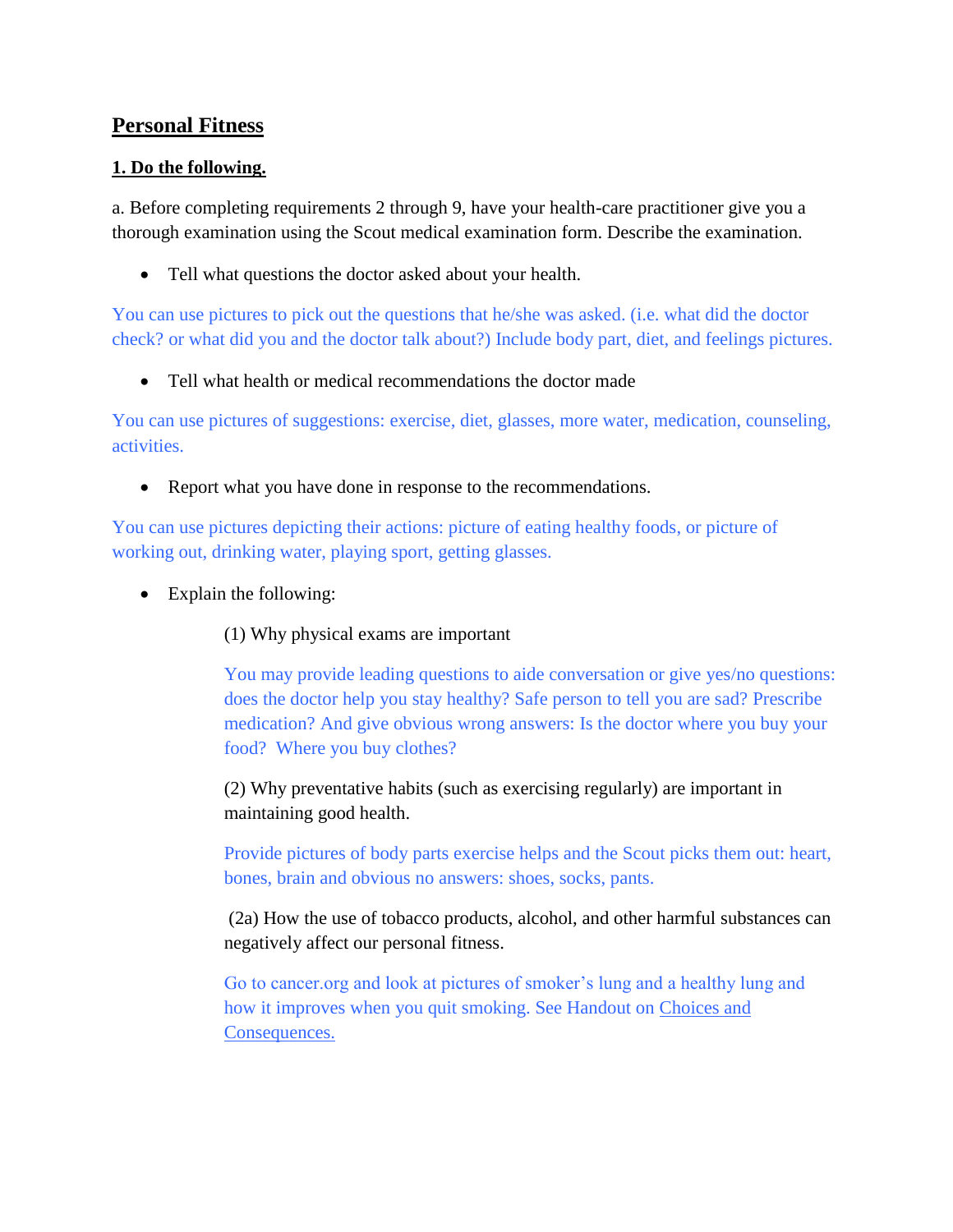### (3) Diseases that can be prevented and how

Go to the website: https://www.cdc.gov/vaccines/vpd/vaccines-diseases.html

## (4) The 7 warning signs of cancer:

- cancer.org and discuss.
- https://www.reference.com/health/seven-warning-signs-should-cancerbcb47393ee8e8df0

## (5) The youth risk factors that affect cardiovascular fitness in adulthood

- www.answers.com/Q/5\_Youth\_Risk\_factors\_that\_affect\_cardiovascular\_fitness\_ in\_adult\_hood
- Provide pictures of: Genetics, Exercise, Diet, Vaccination, Sleep, Medical care , Mental health, Stress, Smoking, Obesity, Drug use, Hygiene
- [https://www.heart.org/en/health-topics/heart-attack/understand-your-risks-to](https://www.heart.org/en/health-topics/heart-attack/understand-your-risks-to-prevent-a-heart-attack)[prevent-a-heart-attack](https://www.heart.org/en/health-topics/heart-attack/understand-your-risks-to-prevent-a-heart-attack)
- actbelongcommit.org

b. Have a dental examination. Get a statement saying that your teeth have been checked and cared for. Tell how to care for your teeth.

Bring teeth care stuff to the meeting (toothbrush, toothpaste, and floss). Have the Scout physically show you.

## **2. Explain to your merit badge counselor verbally or in writing what personal fitness means to you, including:**

a) Components of personal fitness.

Put Warm Up, Strengthening, Flexibility, Cardiovascular and Cool Down on 5 cards. Mix up the order and have the Scout put them in order. You can add symbols to add in understanding if the Scout is unable to read.

b) Reasons for being fit in all components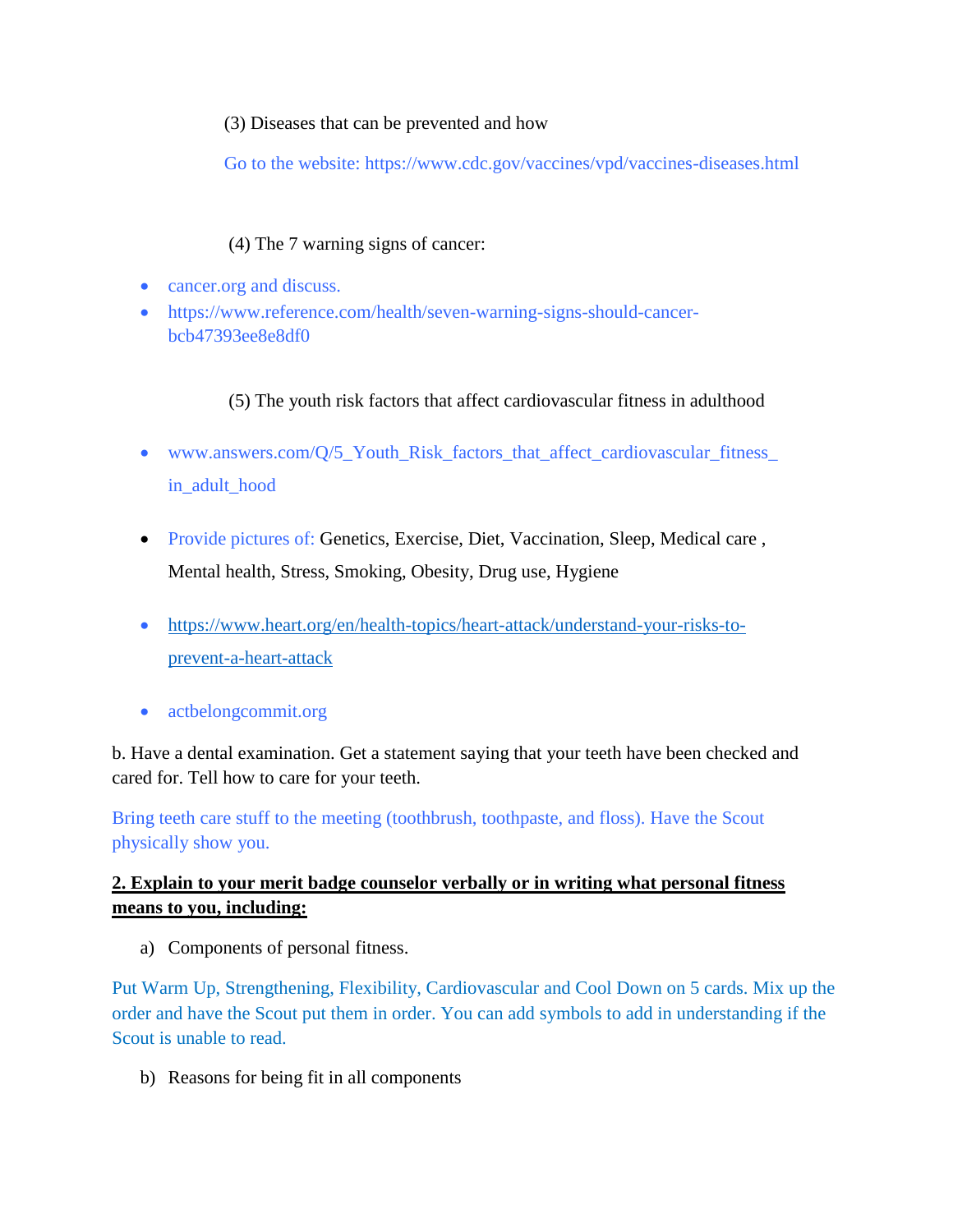Use pictures from requirement 1 to assist.

- c) What it means to be mentally healthy. See idea below
- d) What it means to be physically healthy and fit. See idea below
- e) What it means to be socially healthy. See idea below
- f) Discuss your activity in the areas of healthy social fitness. See idea below
- g) What you can do to prevent social, emotional, or mental problems?

Take a poster and divide in half. Put good/bad or happy/sad face at the top of each. Cut out magazine pictures of choices and put under each category. Include cigarettes, pills, good and bad foods, exercise, gaming as choices.

#### **3. With your counselor answer and discuss the following questions:**

- a) Are you free from all curable diseases?
- b) Are you living in such a way that your risk of preventable diseases is minimized?
- c) Are you immunized and vaccinated according to the advice of your health-care provider?
- d) Do you understand the meaning of a nutritious diet and know why it is important for you?
- e) Does your diet include foods from all food groups?
- f) Are your body weight and composition what you would like them to be?
- g) Do you know how to modify it safely through exercise, diet, and behavior modification?
- h) Do you carry out daily activities without noticeable effort?
- i) Do you have extra energy for other activities?
- j) Are you free from habits relating to poor nutrition?
	- Alcohol
	- Tobacco
	- Drugs
	- Other practices that could be harmful to your health?
- k) Do you participate in a regular exercise program or recreational activities?
- l) Do you sleep well at night and wake up feeling refreshed and energized for the new day?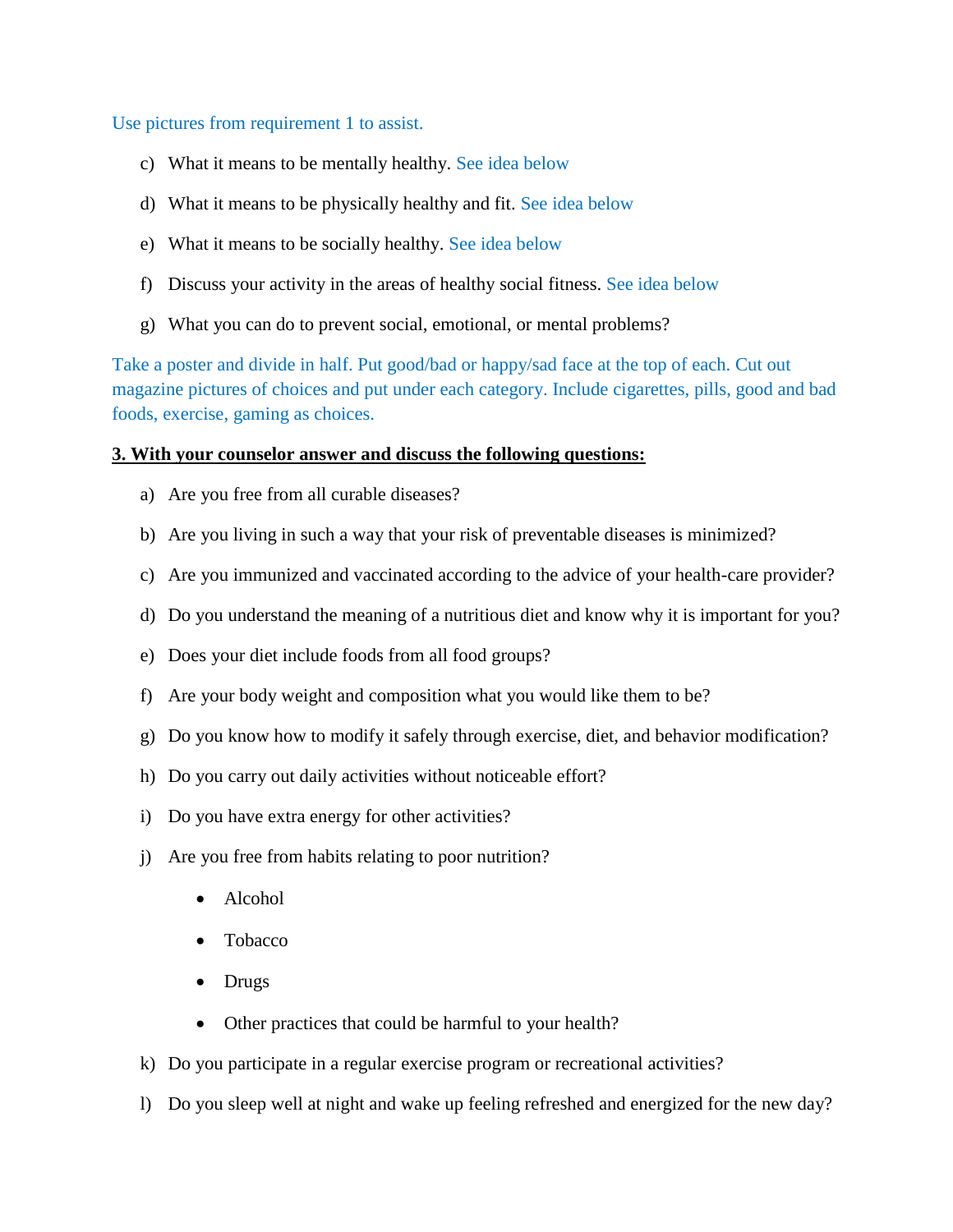- m) Are you actively involved in the religious organization of your choice?
- n) Do you participate in its youth activities?
- o) Do you spend quality time with your family and friends in social and recreational activities?
- p) Do you support family activities and efforts to maintain a good home life?

Suggested internet sites to assist:

- [https://kidshealth.org](https://kidshealth.org/)
- whttps://dare.org
- [www.mcgruff.org](http://www.mcgruff.org/)

Make a story of the Scout. Ask the family for copies of family photos of things the Scout likes to do at home, school, church, community. The Scout can supplement with photos from Google Images if needed.

#### **4. Explain the following about physical fitness:**

• The components of physical fitness.

Use cards from requirement 2.

• Your weakest and strongest component of physical fitness?

With the 5 cards in front, point to which was the hardest an easiest for the Scout.

• The need to have a balance in all four components of physical fitness

Use cards from Requirement 1.

• How the components of personal fitness relate to the Scout Laws and Scout Oath

Put the Scout Oath and Law words on flash cards. Have the scout pull each card that relates to their personal fitness.

#### **5. Explain the following about nutrition:**

- The importance of good nutrition.
- What good nutrition means to you.
- How good nutrition is related to the other components of personal fitness.
- The three components of a sound weight (fat) control program